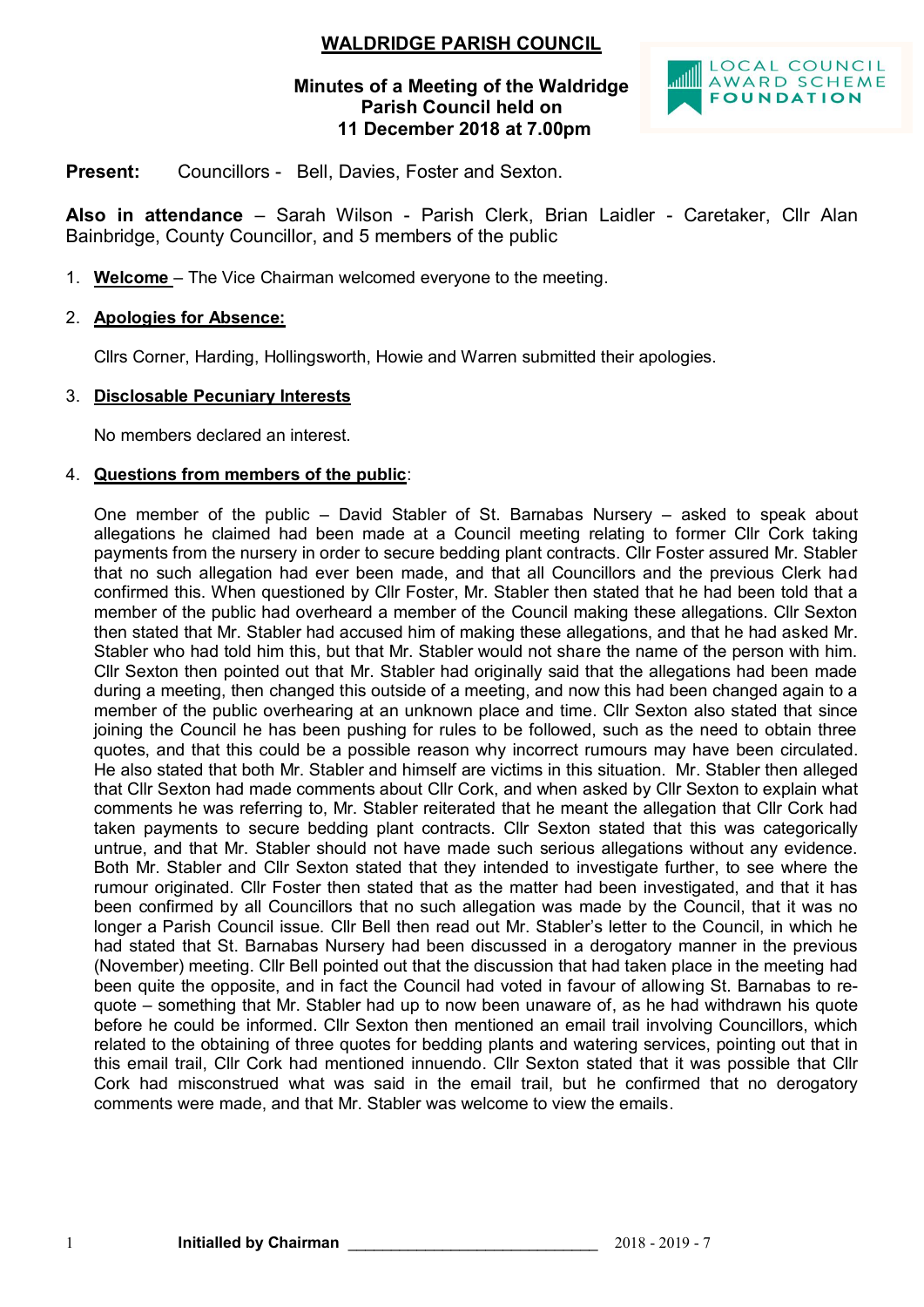### 5. **Police Report:**

PCSO Donnelly did not attend. The bi-monthly Police Report was discussed – no incidents to report.

#### 6. **Minutes of Council meeting – 13 November 2018:**

*Resolved: The minutes of the meeting held on 13 th November 2018 were approved as a true record and were signed by the Vice Chairman.*

## 7. **Minutes of Council finance and budget meeting – 4 December 2018**

The minutes to be deferred for approval until the January meeting.

### 8. **Parish matters and ongoing items**

#### a) **County Councillors report**

Cllr Bainbridge gave an update on Barratt/Birch View – still no progress and he will chase them up.

*Resolved: Report noted.* 

### b) **Waldridge in Bloom working group**

Cllr Sexton that the winter bedding plants had now been planted, and that summer bedding plants need to be ordered as soon as possible. The three quotes were then read out. Cllr Foster asked whether the Parish Council could enter Northumbria in Bloom, as the previous entry had been Waldridge in Bloom with support from the Parish Council, and Cllr Sexton assured the Council that they could enter, and that as stated in a previous meeting, he would be happy to take care of the paperwork. Cllr Davies suggested that the Parish should not enter Northumbria in Bloom in 2019, but it was pointed out by Cllrs Foster and Sexton that the Council had already voted to enter. Cllr Bell asked whether entering and not achieving a high award would count against the Parish, and it was agreed that it would not. The Council then discussed the planting and maintaining of the flower beds, with Cllr Sexton stating that a lack of volunteers often leaves a large amount of work for the Caretaker. Cllr Foster stated that nobody comes up with a better service for labour than DCC, and Cllr Bell suggested that DCC could assist with the bulk of the work, with the Council getting schools and community groups involved with the rest. Cllr Bell also pointed out that at present there is no backup for labour, and Cllr Sexton stated that using DCC's service would allow the Council to have as much or as little involvement as they want. Cllr Davies asked how we would be charged for watering, and would we be charged extra if it was a dry summer, and the Clerk stated that she did not believe so, and that the price should be the same. Cllr Foster asked whether we would pay less if we used less labour, and Cllr Sexton stated that he believed that this would be the case.

*Resolved: The Council voted and selected Durham County Council as the bedding plant supplier for the next year. It was also agreed that Durham County Council would be used for planting, maintenance and watering services, with the Council deciding their level of involvement. Both votes unanimous. As all of the winter bedding plants have already been planted, no vote on this subject was required.*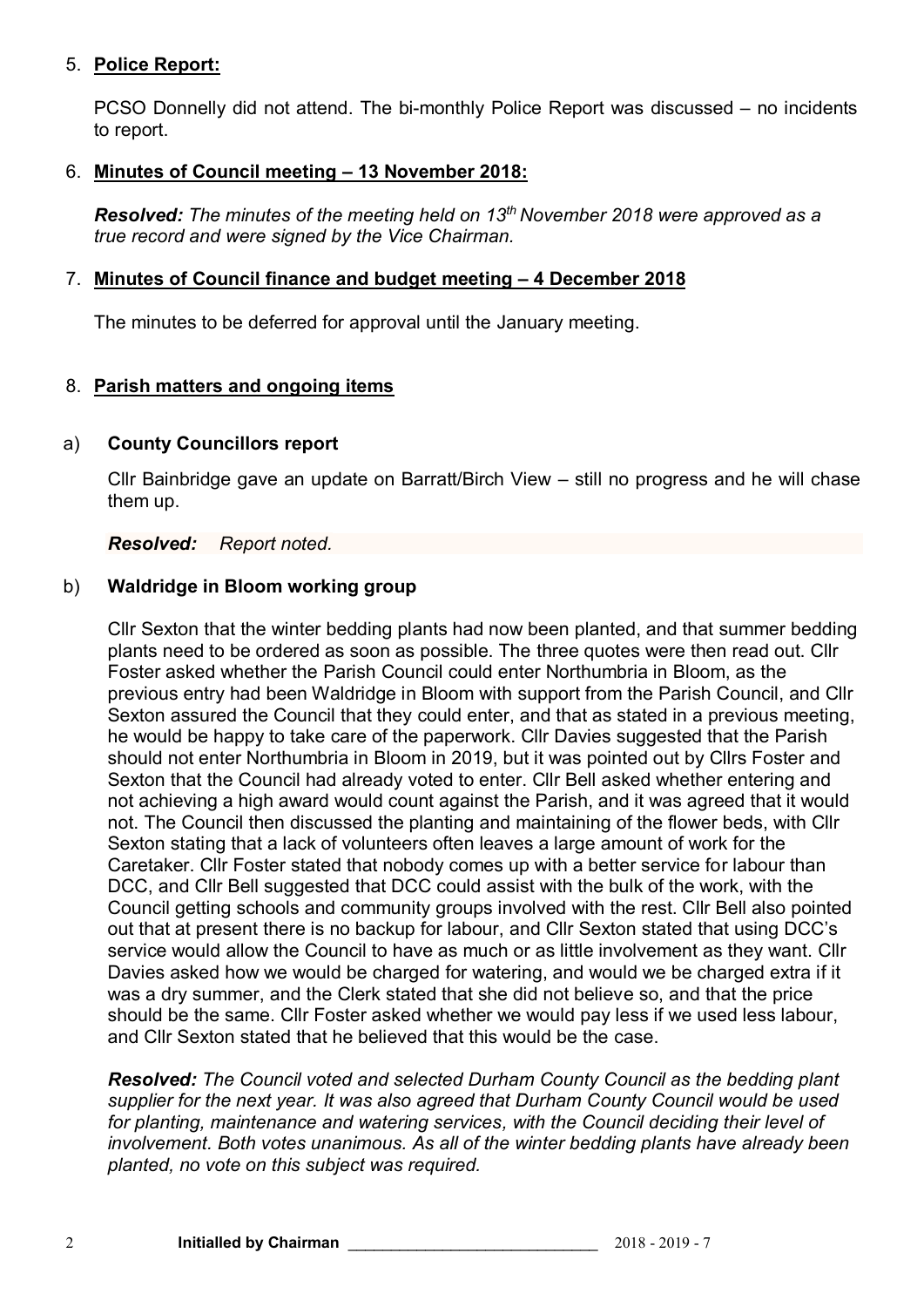#### c) **Working Group**

There were no updates or suggestions.

# *Resolved: None needed.*

## d) **Updates from Facebook**

In the absence of Cllrs Harding and Warren, Cllr Foster read out the Facebook report. Firstly, a resident had made a request for additional dog foul bins. Cllr Sexton asked that Cllrs Harding and Warren contact either himself or Cllr Bainbridge, so that they can look into this. Both the 'Tis the season to give socks, and the Nightwear before Christmas campaigns have had a lot of resident participation. Lots of positive feedback had been received regarding the The Festive Pyjama party, and there has been a lot of interest in having films screened on a more regular basis. The Council discussed this and agreed that it should be placed on the agenda at a future meeting. A resident reported an intruder had entered their house in Waldridge Village. Cllrs Bainbridge and Sexton advised that residents should report all incidents to 101, as without reports, it is more difficult to get the police to increase patrols. Another resident reported a near miss crash in the village, and highlighted that cars were parking over the new white lines. Cllr Sexton stated that whenever he has driven by, the white lines have been left clear. Cllr Foster asked whether it is illegal to park on single white lines, and it was confirmed that it is not. A further complaint had been received, this time regarding parking at the Hermitage Academy on the road next to the Whitehills pub. It was agreed that the parking situation was concerning, and that it was still a problem despite the extending of the lines. Cllr Davies questioned whether the road is in the Parish or not, and Cllrs Bainbridge and Sexton confirmed that the road is the boundary. Cllr Foster stated that even if it had not been within the Parish, many children from the Parish attend the school, and that it is important to consider their safety. Cllr Sexton suggested that himself, Cllr Bainbridge and the Clerk could look into this further, perhaps with assistance from DCC. It was suggested that as the installation of the play area has now been delayed, that a post should be made informing residents of the new anticipated install date. Cllr Sexton agreed to work with the Clerk to create a post. Finally a resident had requested that the Facebook report be shared to the Parish Facebook group after each Council meeting.

*Resolved: Report noted. It was agreed that the Facebook report should be shared on Facebook after each meeting (unanimous).*

# e) **Millennium Green Subcommittee**

The Caretaker gave a verbal report. All flower beds have been planted. The sleepers and the boards on the boardwalk have now been replaced. The Millennium Green itself is in good condition, with the exception of some waterlogging. All equipment has been inspected and no issues identified. The Caretaker had obtained a quote of £1,200 for maintenance of all of the shrubbery on the green. The Clerk will contact further companies to arrange quotes, with the Caretaker meeting them to show what is required. To be placed on next agenda for further discussion.

*Resolved: Report noted.*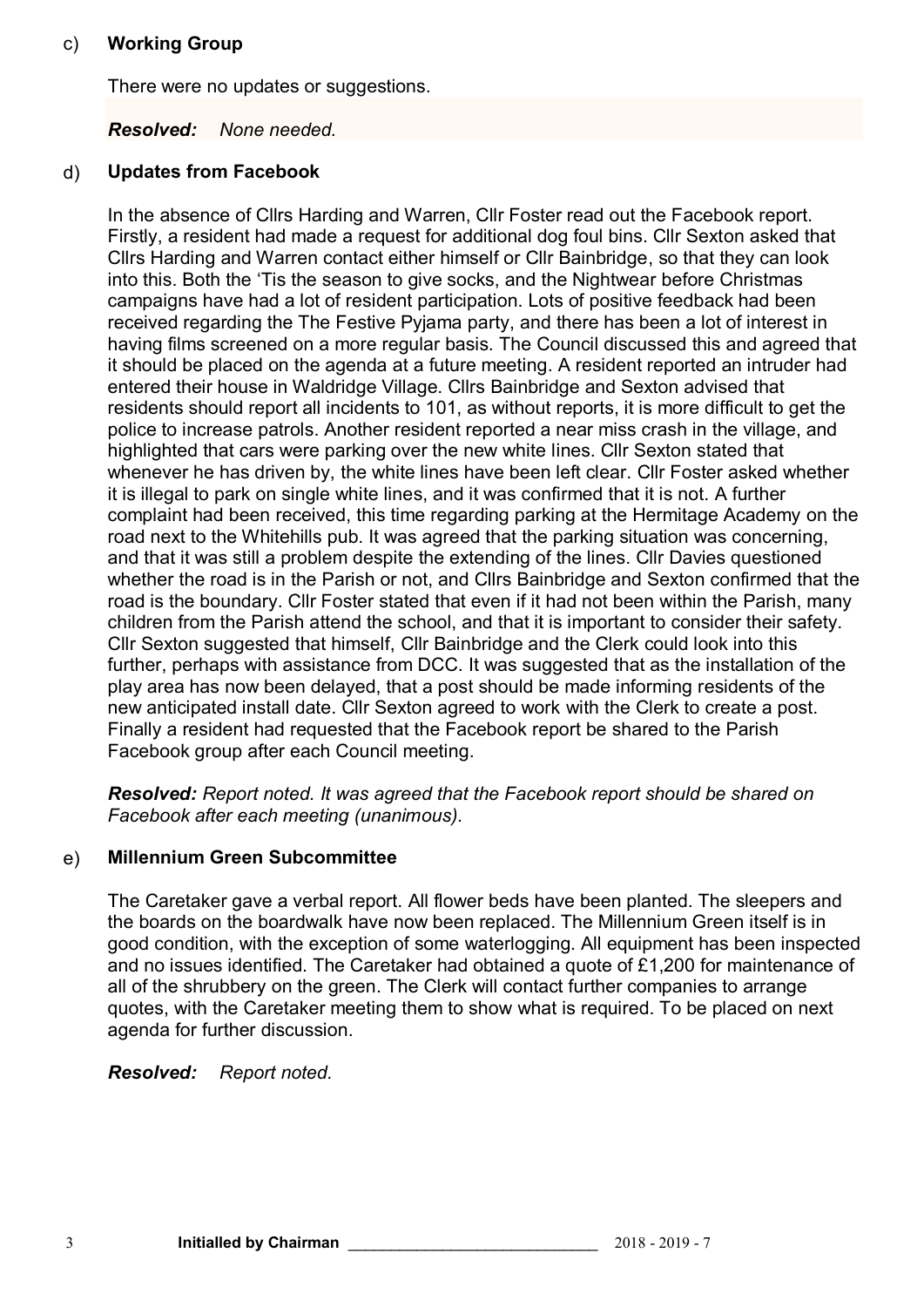# f) **Publishing of Vacancy and Election notices**

A discussion on the publishing of Vacancy and Election notices took place. Cllr Sexton stated that he believed that the Council had already agreed that notices should be posted on Facebook and the website, as well as in the noticeboards. Cllr Bell stated that the Council should follow the rules, and if it had been previously agreed, then it should be done. Cllr Sexton stated that the rules only required notices to be published in the noticeboards, but that Council had agreed to publish on Facebook and the website in addition to this.

*Resolved: It was agreed that Vacancy and Election notices should be published on Facebook and the website, and that the Clerk should control the posting of the notices (unanimous).*

### g) **Response to election campaign leaflet**

The Council discussed the leaflets that have been recently distributed by a candidate standing in the upcoming Parish election. Cllr Sexton stated that the last year is arguably one of the best the Parish Council has had, delivering many successful projects and events, and that the leaflets are very misleading. He stated that the candidate in question has previously lied in leaflets and has admitted to doing so. Cllr Foster questioned why someone who wanted to join the Parish Council would use political party logos, when the Parish Council is politically neutral. Cllr Foster also questioned why the candidate would state that he regularly attends Parish meetings, when Councillors can only remember him attending once, when he had applied to be co-opted. Cllr Sexton mentioned that several criticisms of the Council, such as the failure to repair pot holes, are in fact County Council issues, and not something that falls under the remit of the Parish Council. Cllr Davies suggested that the Council ignore the leaflets.

*Resolved: It was agreed that the Council would not respond to the leaflets (unanimous).*

# h) **Clippings**

The Council discussed the publishing of the Clippings and potential publishing dates.

*Resolved: It was agreed that an issue of the Clippings should be published in January, and that a decision of further publication dates should be deferred until the next meeting.*

#### i) **Attendance of Parish events by non-residents**

The Council discussed the attendance of Parish events by non-residents, and how this should be controlled. Cllr Foster stated that she believed that this was already being controlled, and Cllr Bell agreed, stating that this has been controlled well at previous events, such as Halloween and the Cinema event. Cllr Davies mentioned that as not all residents are on Facebook, they are sometimes not aware of events until the Clippings is published, and by this time tickets may be all allocated. Cllr Sexton suggested that a plan with event dates should be made well in advance, so publication of details on Facebook, the website, and the clippings can be co-ordinated.

*Resolved: As it was agreed that event attendance was already being well controlled, no votes were required.*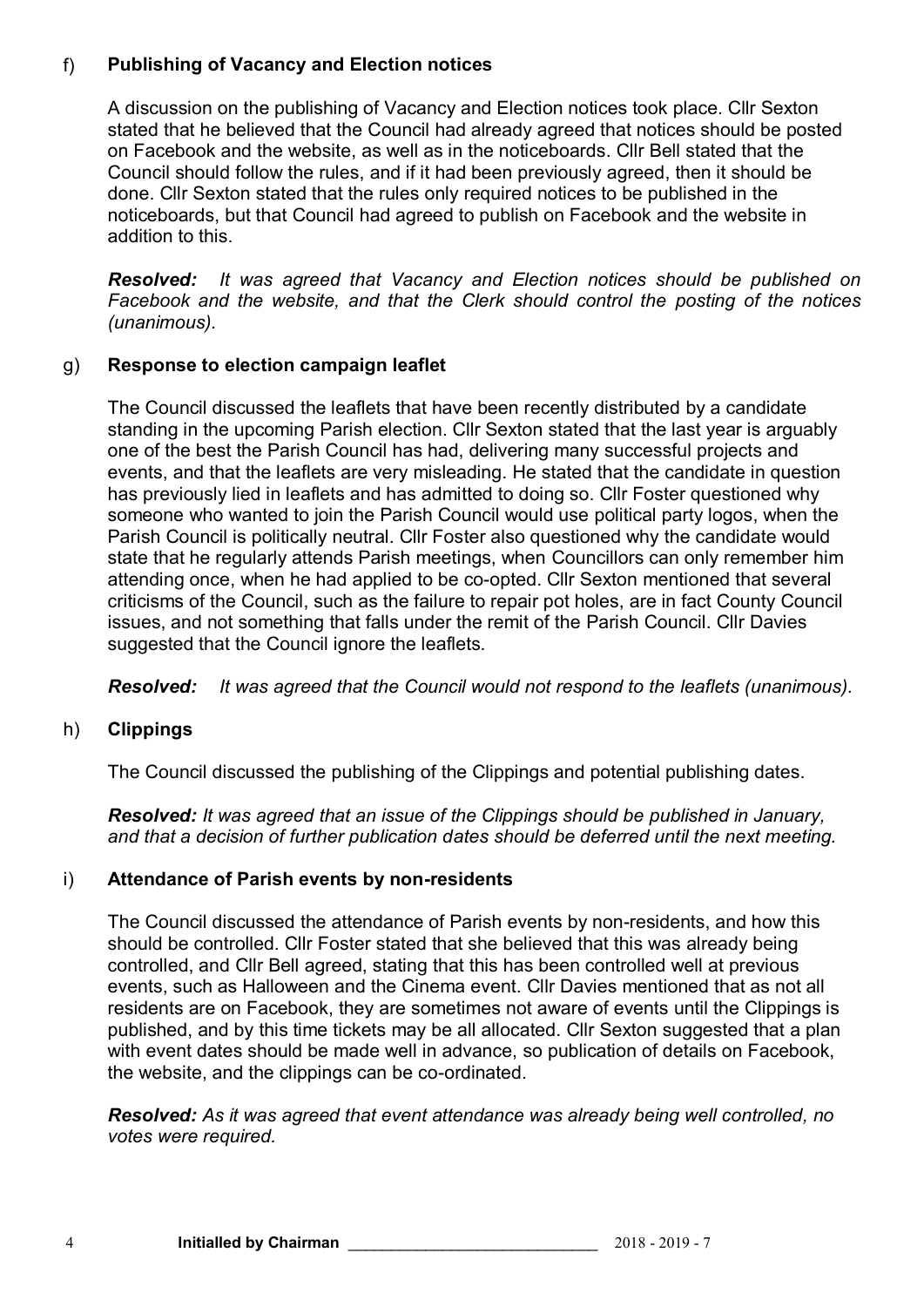# j) **Allotment hedge**

The Clerk provided the Council with a quote that she had received from the trimming of the allotment hedge, and informed the Council that she was waiting for replies from two further contractors.

*Resolved: It was agreed to defer the decision on the trimming of the allotment hedge until three quotes have been obtained.*

#### k) **Attendance at meetings**

The importance of attendance at meetings was discussed by the Council. Cllr Sexton stated that while it is understandable that sometimes people are ill, or unexpected situations arise, when a meeting to discuss important matters such as finances and budget is called by the Chairman, the Chairman should perhaps attempt to reschedule if they cannot attend. Cllr Bell agreed, stating that there is no more important meeting than a finance and budget one. Cllr Davies pointed out that failure to attend six meetings in a row would result in a Councillor losing their place on the Council. Cllr Foster stated that the procedure for submitting apologies is that apologies and reasons for absence must be submitted to the Clerk in writing. Cllr Sexton suggested that when apologies are received, that all members of the Council should be made aware, as if it becomes apparent that attendance will be low, Councillors may make extra effort to attend meetings to ensure that the Council has a quorum. The Clerk agreed and suggested that she would pass on apologies to the Council when received, omitting any sensitive or personal information that may be given as reason for absence.

*Resolved: The procedure for submitting apologies was noted.*

#### l) **SLCC membership**

The Council discussed the renewal of the Clerk's annual SLCC membership.

*Resolved: It was agreed that the Clerk's SLCC membership should be renewed at a cost of £136 (unanimous).*

#### m) **Action Plan**

The Action Plan was discussed, and it was suggested that this should be updated more regularly and treated more like the Action Log which follows on from every meeting.

*Resolved: It was agreed that the Clerk should update the Action Log to remove any completed projects, and that any new projects would be added at a later date (unanimous).*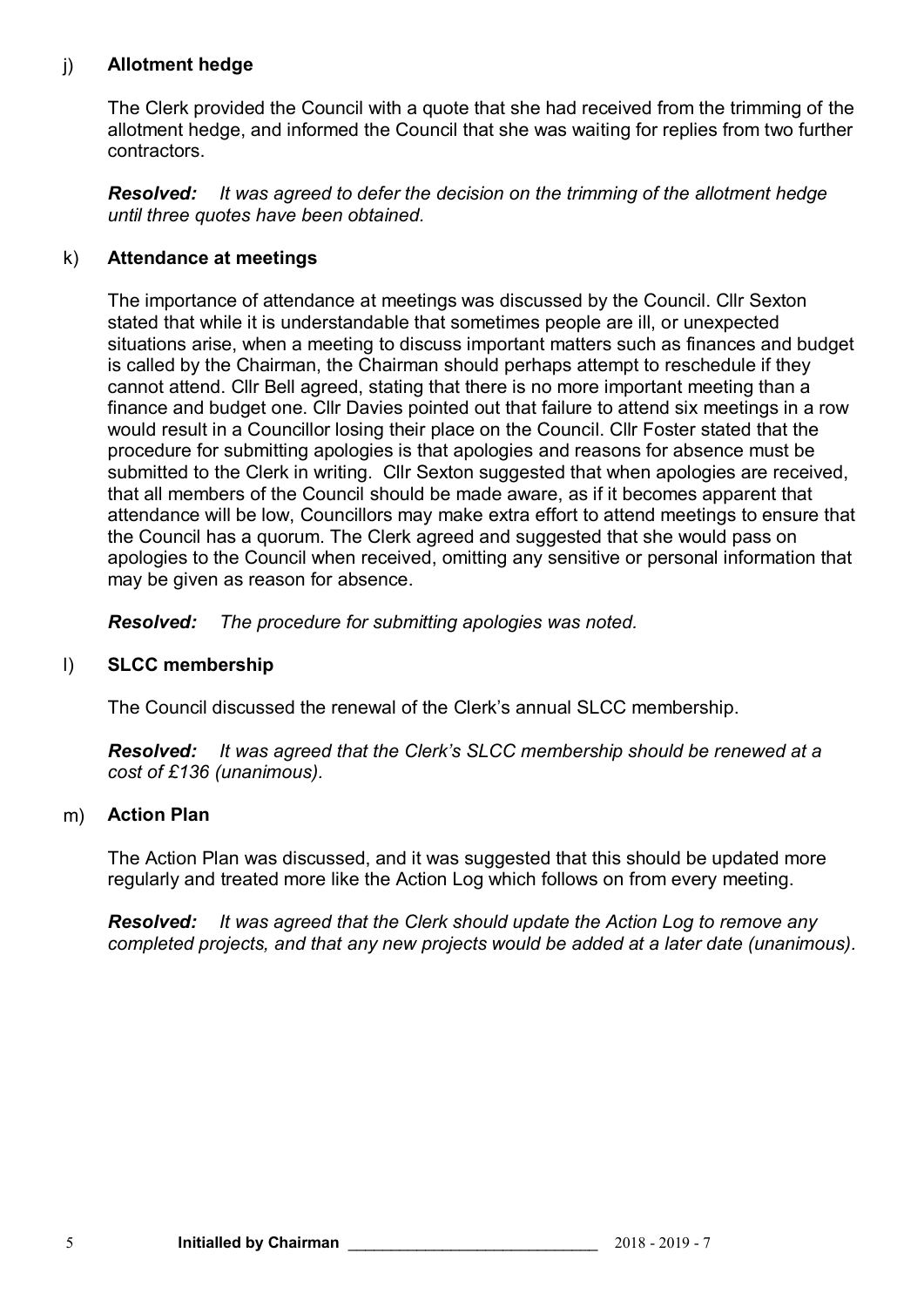### n) **Three-year budget**

A discussion of the three-year budget took place. Cllr Sexton pointed out that as DCC have now added VAT on to the street lighting invoices, this should be reflected in the three-year budget. Cllr Davies questioned whether the 25% minimum reserve should be 25% of total spend, and not 25% of the precept. The Clerk explained that it was 25% of the precept, and pointed out the email from CDALC with information from the external auditor that confirms this, and gives examples of the calculation. Cllr Bell raised the subject of the ROSPA inspection of the new play area that had been emailed to Councillor by Cllr Howie. Cllr Bell stated that this had not been budgeted for, and questioning whether it is necessary, or whether this could be carried out by the County Durham Safety Advisory Group. The Clerk agreed to look into the matter and report back to the Council. Cllr Bell also pointed out that it is important that when budgeting for a project, that all potential costs are taken into consideration at the beginning, to avoid unexpected and unbudgeted costs arising at a later date.

*Resolved: It was agreed to defer the setting of the three-year budget to the next meeting (unanimous).*

#### o) **Policy review**

The Clerk gave an update on the progress of the Safeguarding policy. Cllr Bell stressed the importance of having a full Parish policy, and not just one to cover the play area.

*Resolved: Update noted.*

### p) **Timetable of training events**

The Vice Chairman read out the date and time of the upcoming Code of Conduct training – 8<sup>th</sup> January at 6pm.

*Resolved: The details of the Code of Conduct training were noted.*

#### q) **Grants / fundraising**

Cllr Bell mentioned the recent donation of Christmas decorations by LCA Community Charity, and stated that they had requested some help with fundraising in return.

*Resolved: Update noted.*

#### r) **Planning Applications**

DM/18/03433/FPA 9 Shillmoor Close Chester-le-Street DH2 3TA Demolition of rear conservatory and erection of single storey rear extension.

*Resolved: To recommend approval.*

# s) **To consider any planning applications received after the agenda was published**

• None received.

6 **Initialled by Chairman** \_\_\_\_\_\_\_\_\_\_\_\_\_\_\_\_\_\_\_\_\_\_\_\_\_\_\_\_\_ 2018 - 2019 - 7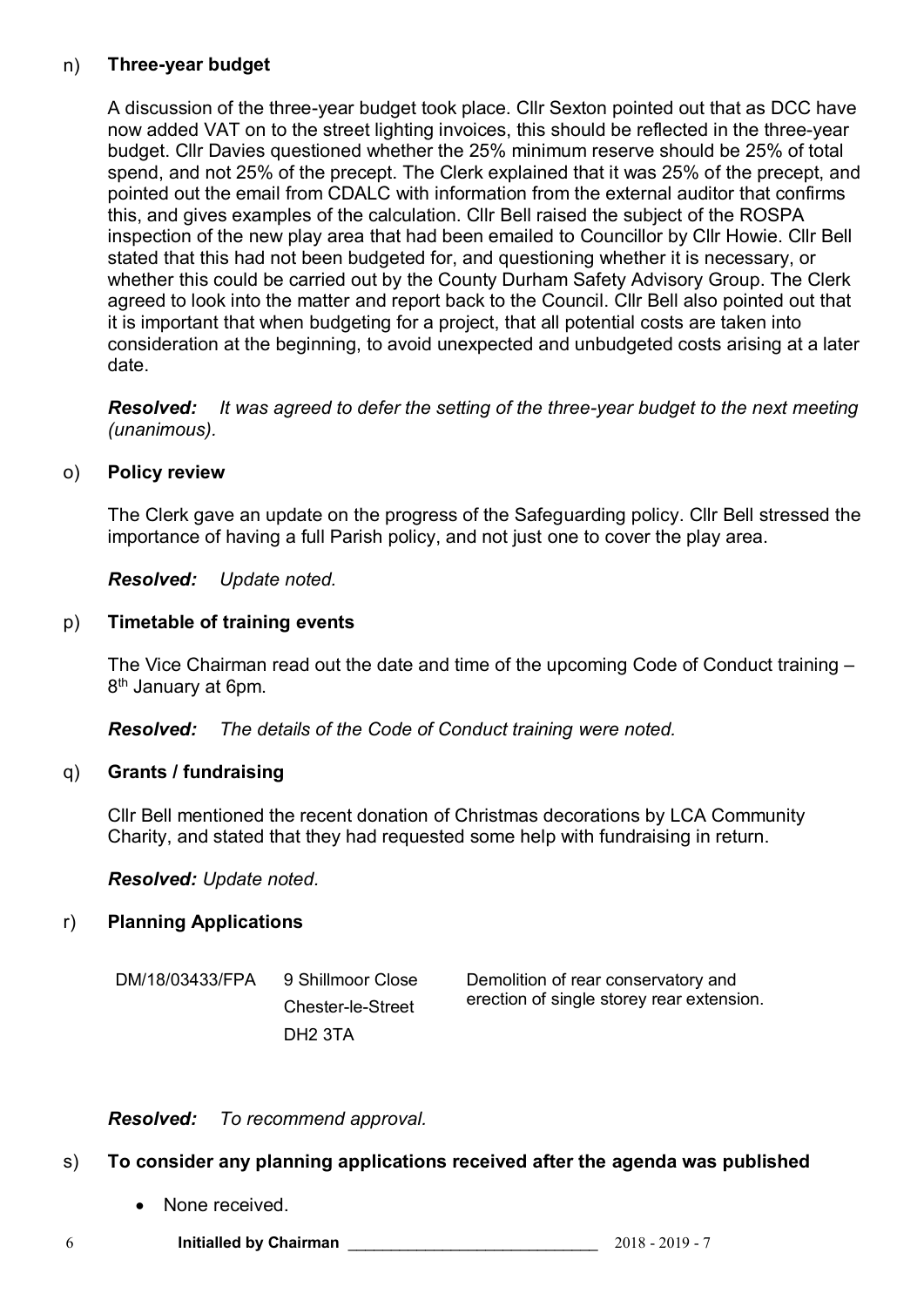### t) **Correspondence received**

1. Letter from The Great North Air Ambulance Service – thanking the Council for their donation.

#### *Resolved: Letter of thanks noted.*

- u) **Correspondence received after agenda published** (to note only)
	- Email from resident concerning the storage of rubbish and building materials on the grass to the rear of 4 Rothbury Close since approximately May of this year, and the damage to the grass and land as a result.

*Resolved: Cllr Sexton confirmed that the residents who have been having the building work done have been spoken to, and that they have agreed to repair the damage to the grass. It was also confirmed that they understand that if they do not carry out the necessary repair, that this will be done on their behalf and the bill will be forwarded to them.*

### v) **Clerks Report / Action Log**

The Clerk gave an update on all items on the Action Log from the November meeting.

#### w) **Urgent issues for noting (Clerk to use delegated powers if necessary) and any items Councillors wish to agenda for next meeting**

No issues to note.